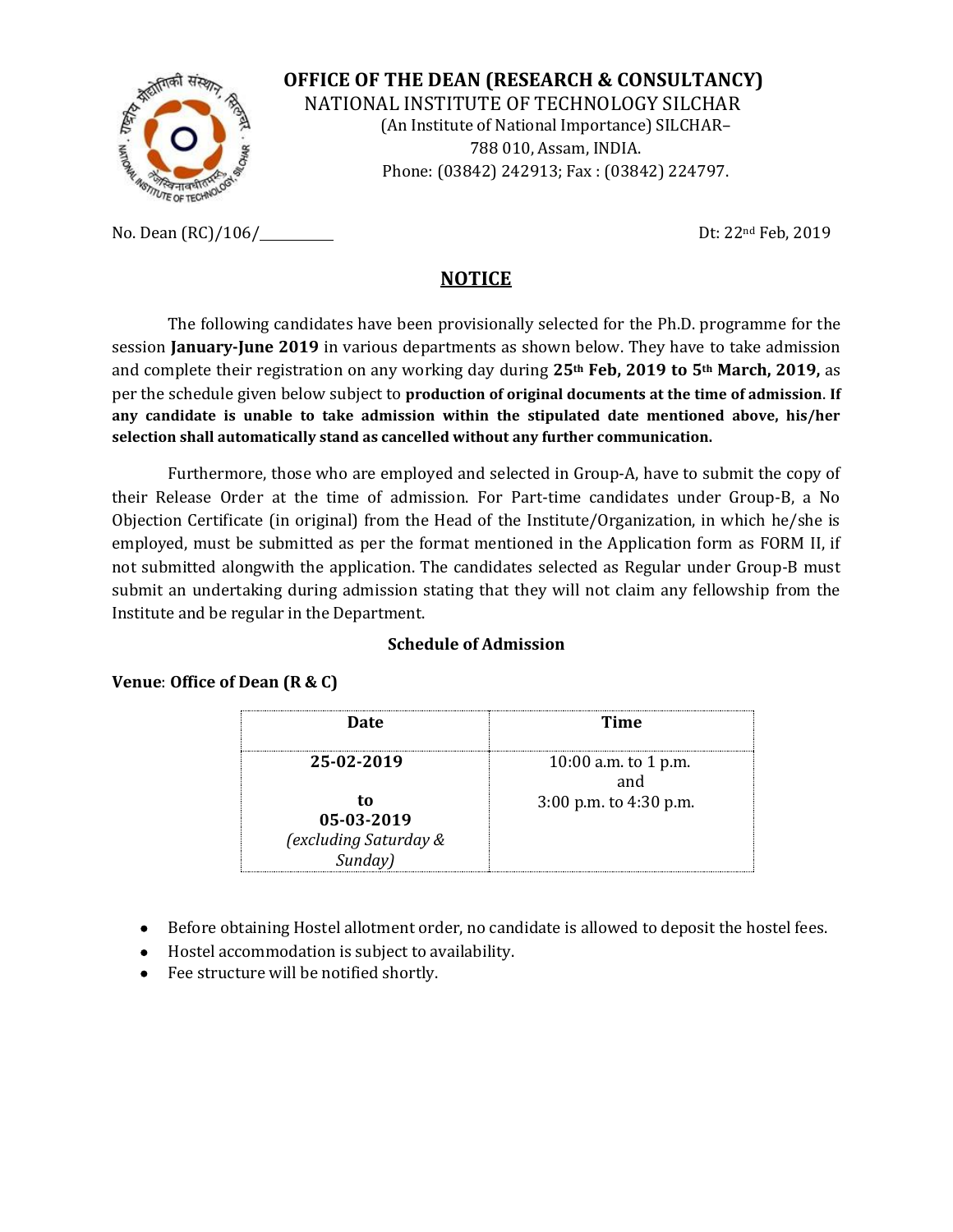| <b>Civil Engineering Department</b> |
|-------------------------------------|
|-------------------------------------|

|                | Group-A                  | Group-B   |                                |                                         |
|----------------|--------------------------|-----------|--------------------------------|-----------------------------------------|
| S.<br>No.      | <b>Name of Candidate</b> | S.<br>No. | <b>Name of Candidate</b>       | <b>Scheme</b>                           |
| 1              | Ms. Chandni Deb          | 1         | Mr. Landa Sankararao           | Sponsored<br>(External<br>Registration) |
| $\overline{2}$ | Mr. Sujeet Sahoo         | 2         | Mr. Kalyan Avs                 | Part-time                               |
| 3              | Mr. Dasari Sreeman       | 3         | Mr. Bosco Biswa Kumar Debbarma | Part-time                               |
| 4              | Mr. Bhaskar Jyoti Medhi  | 4         | Mr. Bharat Sarkar              | Part-time                               |
| 5              | Mr. Geetopriyo Roy       | 5         | Mr.Debanon Dey Purkayastha     | Part-time                               |
| 6              | Mr. Abhilash Singh       | 6         | Mr. Kumar Ashwini              | <b>Project Staff</b>                    |
| 7              | Mr. Sougata Mukherjee    |           |                                |                                         |
| 8              | Mr. Amit                 |           |                                |                                         |
| 9              | Mr. Harun Rasheed Khan   |           |                                |                                         |
| 10             | Mr. Prasenjit Das        |           |                                |                                         |
| 11             | Mr. Soumitra Kumar Kundu |           |                                |                                         |

# **Mechanical Engineering Department**

|           | Group-A                  | Group-B   |                               |                      |
|-----------|--------------------------|-----------|-------------------------------|----------------------|
| S.<br>No. | <b>Name of Candidate</b> | S.<br>No. | <b>Name of Candidate</b>      | <b>Scheme</b>        |
| 1         | Mr. Parthasarathi Deb    |           | Mr. Deepak Kumar              | <b>Project Staff</b> |
| 2         | Mr. Saurabh Tripathi     | 2         | Mr. Subrata Kushari           | <b>Project Staff</b> |
| 3         | Mr. Jnanaranjan Acharya  | 3         | Mr. Pohor Patric Debbarma     | Regular              |
| 4         | Mr. Anirban Dutta        | 4         | Mr. Rishav Raj Singh          | Regular              |
| 5         | Mr. Amit Ranjan          | 5         | Mr. Prince Kumar              | Part-time            |
|           |                          | 6         | Mr. Himanshu Prasad Raturi    | Regular              |
|           |                          | 7         | Mr. Sanjeev Kumar Vishwakarma | Part-time            |
|           |                          | 8         | Mr. Ankur Gupta               | <b>Project Staff</b> |
|           |                          | 9         | Mr. Nilesh Kashinath Birajdar | Part-time            |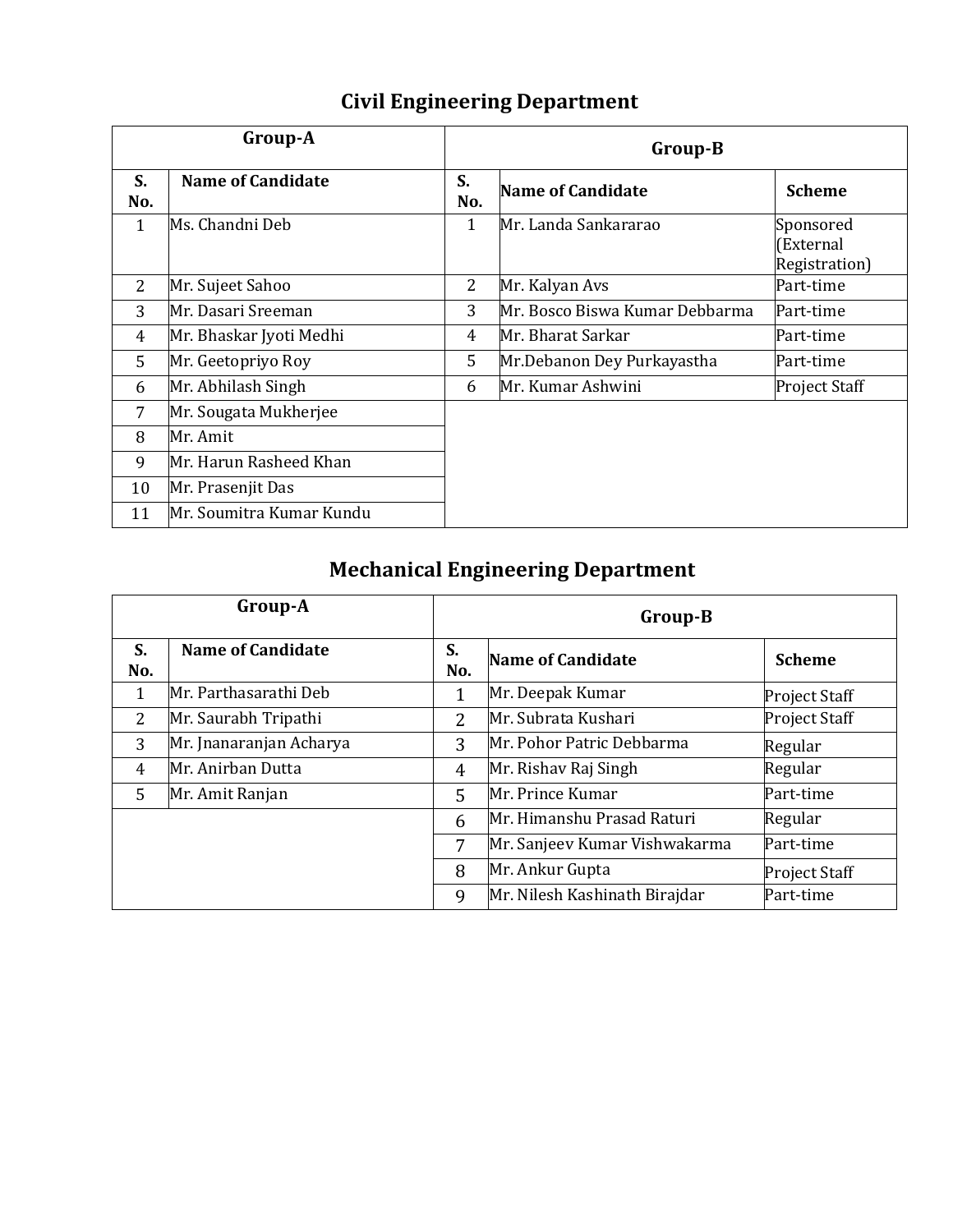|              | Group-A                        | ъ.<br>ъ-<br>Group-B |                          |               |
|--------------|--------------------------------|---------------------|--------------------------|---------------|
| S.<br>No.    | <b>Name of Candidate</b>       | S.<br>No.           | <b>Name of Candidate</b> | <b>Scheme</b> |
| $\mathbf{1}$ | Mr. R. Seshu Kumar             |                     | Ms. Kumari Nutan Singh   | Part-time     |
| 2            | Mr. Pillalamarri Ravi Kumar    | $\overline{2}$      | Mr. Nirban Chakraborty   | Part-time     |
| 3            | Mr. Lolla Phani Raghav         | 3                   | Mr. Shivaji Deb Barma    | Part-time     |
| 4            | Mr. Akhilesh Kumar Singh       | 4                   | Mr. Dharmendra Singh     | Part-time     |
| $5^{\circ}$  | Ms. Pallacharla Krishna Jyothi | 5                   | Ms. Dalia Debbarma       | Part-time     |
| 6            | Mr. Sukalyan Maji              |                     |                          |               |
| 7            | Mr. Kothalanka K. Pavan Kumar  |                     |                          |               |
| 8            | Mr. Rajasekar Thota            |                     |                          |               |
| 9            | Ms. Nilanjana Kashyap          |                     |                          |               |

### **Electrical Engineering Department**

# **Electronics & Communication Engineering Department**

|           | Group-A                               | Group-B   |                          |               |
|-----------|---------------------------------------|-----------|--------------------------|---------------|
| S.<br>No. | <b>Name of Candidate</b>              | S.<br>No. | <b>Name of Candidate</b> | <b>Scheme</b> |
|           | Mr. Kritiprasnna Das                  | 1         | Mr. Naseem Ahmed         | Part-time     |
| 2         | Ms. Addanki Prathima                  | 2         | Mr. Rajib Biswas         | Part-time     |
| 3         | Mr. Amit Kr. Pandit                   |           |                          |               |
| 4         | Mr. Abinash Panda                     |           |                          |               |
| 5         | Mr. Md. Ahsan Halimi                  |           |                          |               |
| 6         | Mr. Sourav Ghosh, s/o Jagannath Ghosh |           |                          |               |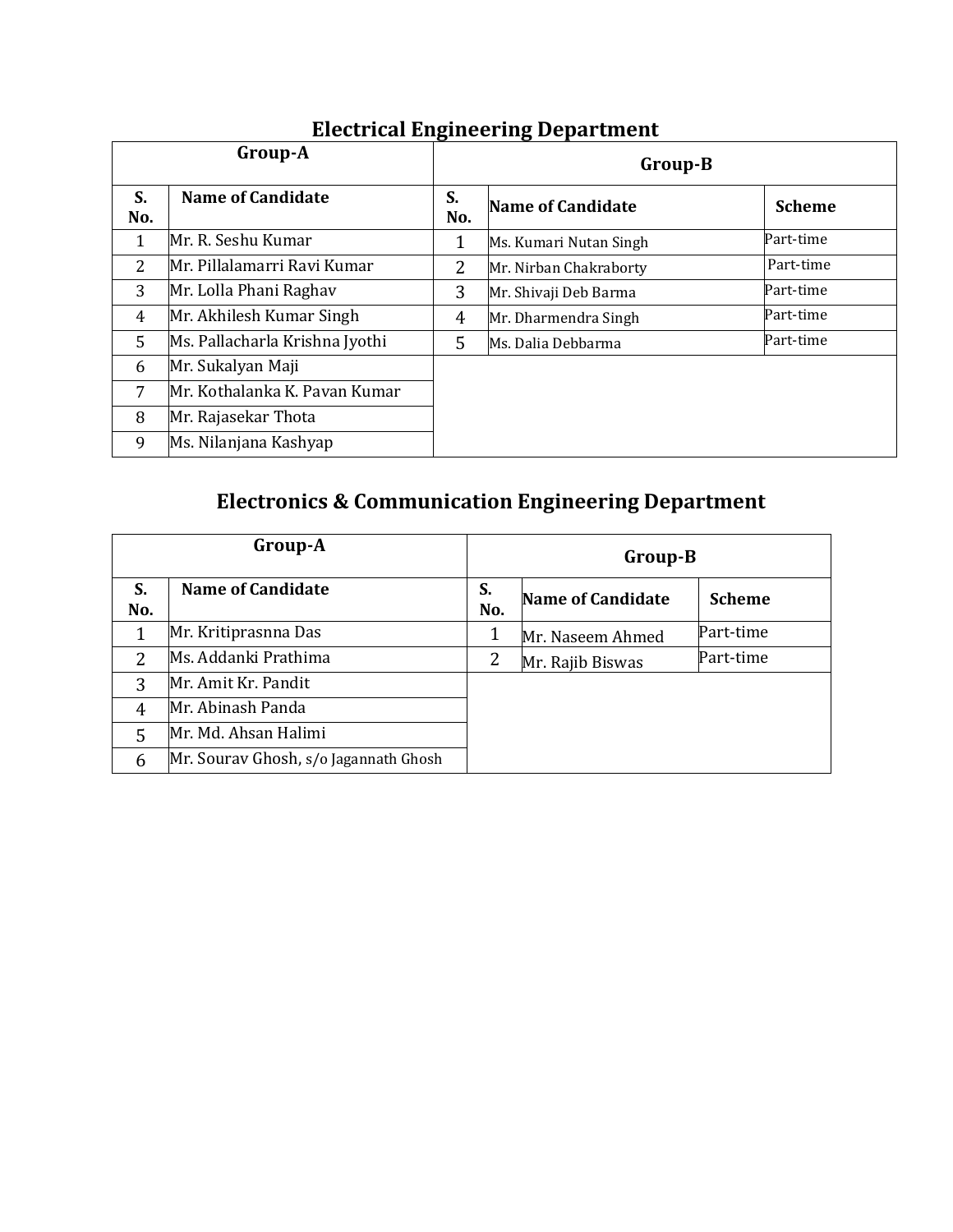|                | Group-A                   |                | Group-B                    |                                      |
|----------------|---------------------------|----------------|----------------------------|--------------------------------------|
| S.<br>No.      | <b>Name of Candidate</b>  | S.<br>No.      | <b>Name of Candidate</b>   | <b>Scheme</b>                        |
| $\mathbf{1}$   | Ms. Soumita Das           | $\mathbf{1}$   | Ms. Riju Das               | Part-time                            |
| $\overline{2}$ | Ms. Ringki Das            | $\overline{2}$ | Mr. Saifuddin Ahmed        | Part-time                            |
| 3              | Mr. Ranjeet Kumar         | 3              | Mr. Atanu Majumder         | Part-time                            |
| $\overline{4}$ | Mr. Zakir Hussain         | 4              | Mr. Gautam Pal             | Part-time                            |
| 5              | Mr. Prasenjit Dhar        | 5              | Mr. Golugiri NV Raja Reddy | Sponsored (External<br>Registration) |
| 6              | Mr. Pankaj Kundan Dadure  | 6              | Mr. Suraj Deb Barma        | Part-time                            |
| 7              | Ms. Pranita Baro          | 7              | Mr. Anji Reddy Vaka        | Sponsored                            |
| 8              | Ms. Arpita Ghosh          |                |                            |                                      |
| 9              | Mr. K. Sekar              |                |                            |                                      |
| 10             | Ms. Dolly Das             |                |                            |                                      |
| 11             | Mr. Sahinur Rahman Laskar |                |                            |                                      |
| 12             | Mr. Satish Kumar Satti    |                |                            |                                      |
| 13             | Mr. Arnab Roy             |                |                            |                                      |
| 14             | Ms. Reena Dewangan        |                |                            |                                      |
| 15             | Mr. Joseph L Pachuau      |                |                            |                                      |
| 16             | Ms. Arpita Banik          |                |                            |                                      |
| 17             | Ms. Zeba Shamsi           |                |                            |                                      |

## **Computer Science & Engineering Department**

# **Electronics and Instrumentation Engineering Department**

| Group-A   |                          |  |  |  |
|-----------|--------------------------|--|--|--|
| S.<br>No. | <b>Name of Candidate</b> |  |  |  |
|           | Ms. Anushmita Pathak     |  |  |  |
| 2         | Ms. Jusmita Das          |  |  |  |
| 3         | Ms. Tabassum Rasul       |  |  |  |
|           | Mr. Soumik Chakraborty   |  |  |  |

## **Physics**

|           | Group-A                  | Group-B   |                          |                      |
|-----------|--------------------------|-----------|--------------------------|----------------------|
| S.<br>No. | <b>Name of Candidate</b> | ъ.<br>No. | <b>Name of Candidate</b> | <b>Scheme</b>        |
|           | Ms. Iffat Ara Mazumder   |           | Ms. Trinayana Deka       | <b>Project Staff</b> |